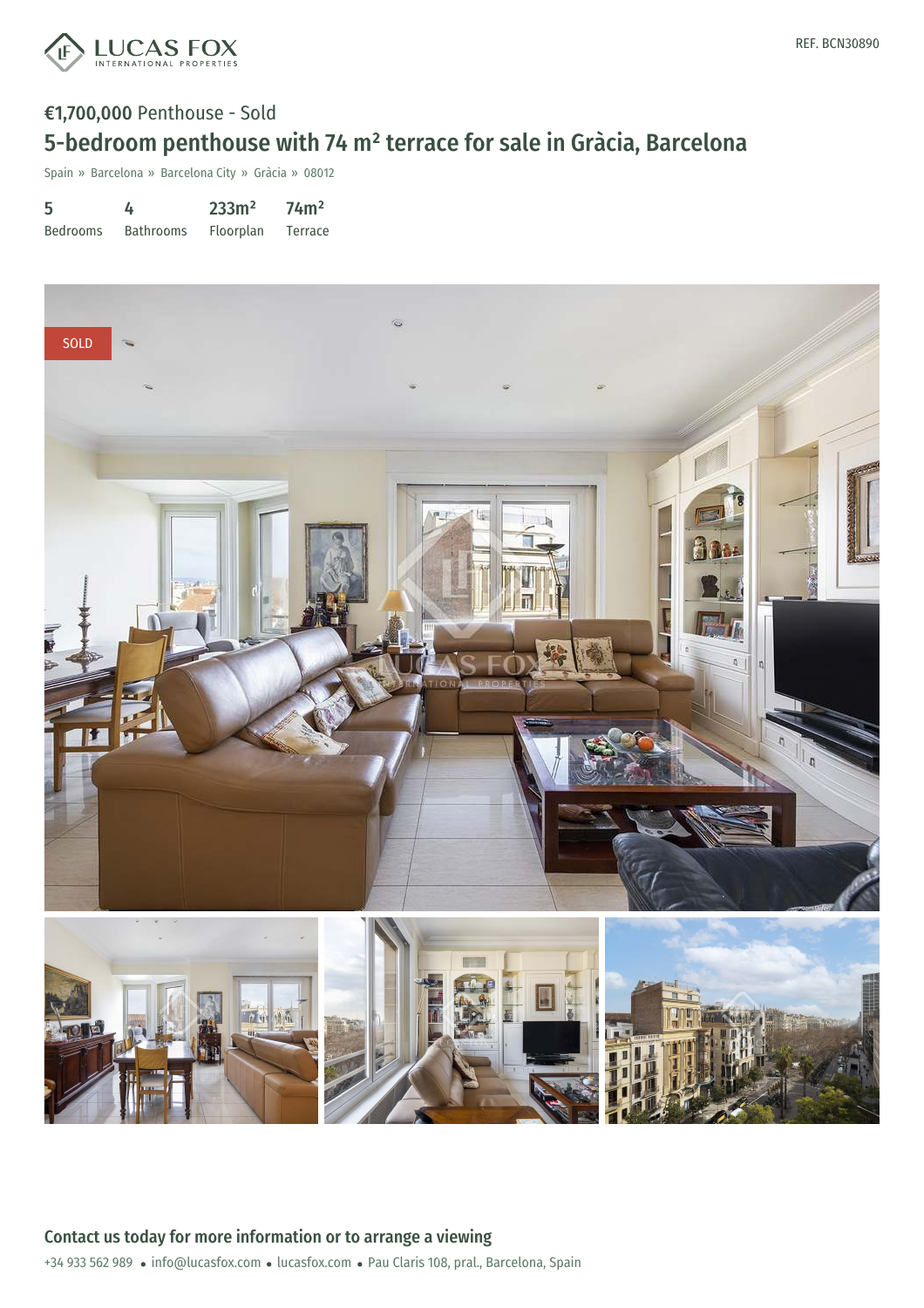

# €1,700,000 Penthouse - Sold 5-bedroom penthouse with 74 m² terrace for sale in Gràcia, Barcelona

Spain » Barcelona » Barcelona City » Gràcia » 08012

5 Bedrooms 4 Bathrooms 233m² Floorplan 74m² Terrace

#### **OVERVIEW**

### Amazing penthouse right off of Passeig de Gracia in front of Casa Fuster with a private terrace.

This penthouse is located in one of the most exclusive locations in the city, right off of Passeig de Gracia and in front of Casa Fuster. The property measures over 200 metres and requires renovation, with enormous potential to create a dream home.

Gran de Gracia is located in the heart of the city and is an extension of Passeig de Gracia. Living on this promenade is a privilege, and will allow you to enjoy all kinds of comforts and luxurious establishments around you, without foregoing the necessary services for day-to-day life or a good connection with public transport.

In addition, and leaving aside its exclusive boutiques and restaurants, Gran de Gracia is a sight to behold, thanks to the exquisite architecture of its modernist buildings, including Casa Fuster, Casa Batlló and Casa Lleó Morera, which They stand alongside other buildings in classical, modern and neoclassical styles. Such a pleasure for the senses.

It is a property to renovate in a building with a concierge and classic elements of the city. The potential rehab can be carried out to the highest standards and with an attention to detail that you won't find elsewhere.

The penthouse is distributed over two floors, with a private terrace located at the top with direct access.

Contact us for more information or to arrange a visit.



[lucasfox.com/go/bcn30890](https://www.lucasfox.com/go/bcn30890)

Terrace, Concierge service, Natural light, Modernist building, Air conditioning, Balcony, Double glazing, Equipped Kitchen, Exterior, Heating, To renovate, Transport nearby, Views